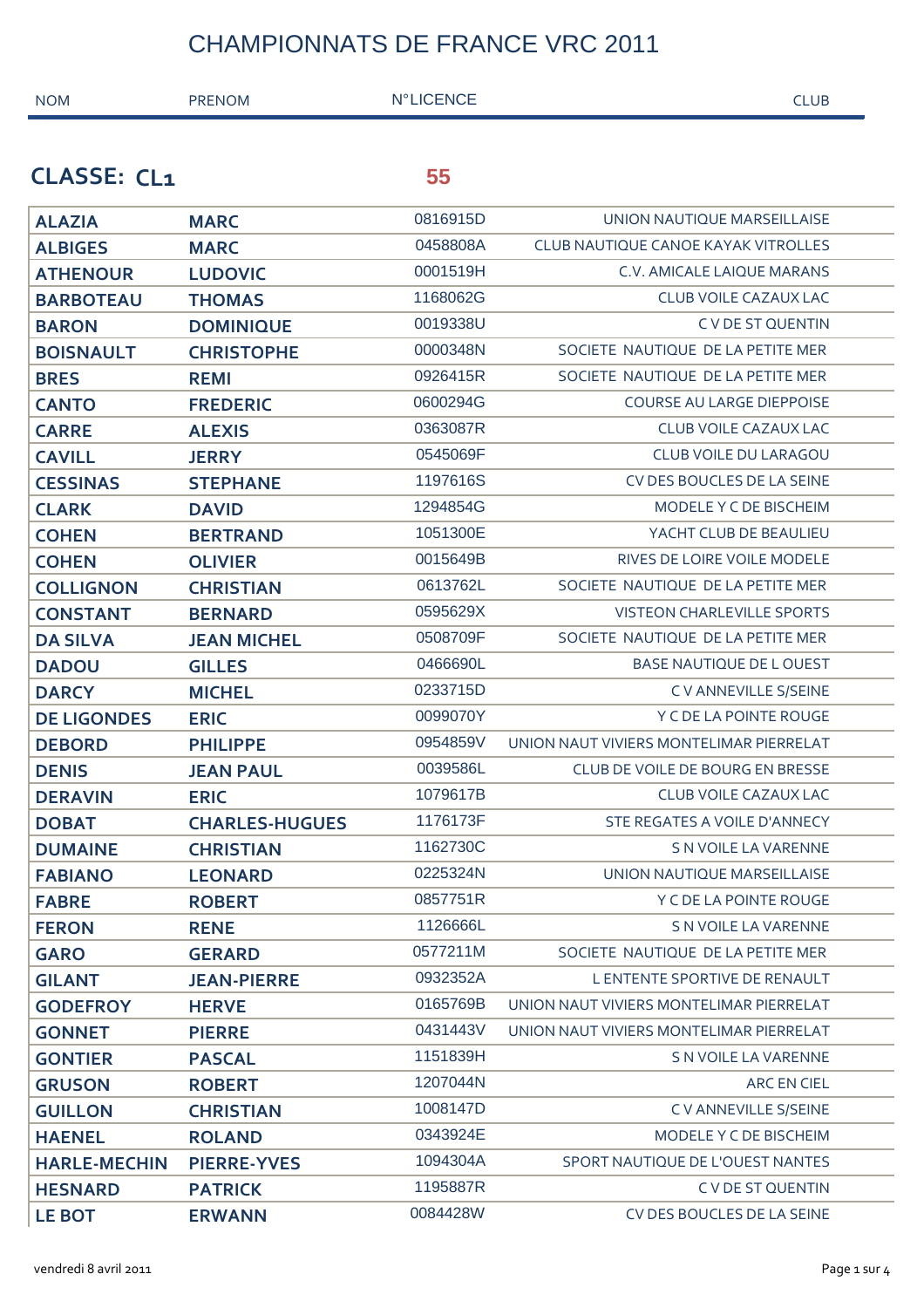| <b>NOM</b>           | <b>PRENOM</b>       | <b>N°LICENCE</b> | <b>CLUB</b>                             |  |
|----------------------|---------------------|------------------|-----------------------------------------|--|
| <b>LEBEDEL</b>       | <b>YANNICK</b>      | 1279845X         | SOCIETE NAUTIQUE DE LA PETITE MER       |  |
| <b>LESCOS</b>        | <b>JEAN BERNARD</b> | 1069151Z         | <b>CTRE DE VOILE BORDEAUX LAC</b>       |  |
| <b>MARCHAND</b>      | <b>PIERRE</b>       | 1119681K         | C V THOUX SAINT CRICQ                   |  |
| <b>MONTERO</b>       | <b>PATRICE</b>      | 0506881B         | SOCIETE NAUTIQUE DE BANDOL              |  |
| <b>NICOLAS</b>       | <b>GUILLAUME</b>    | 0575592A         | <b>SNOS VOILE</b>                       |  |
| <b>NICOLAS</b>       | <b>PATRICK</b>      | 0055377K         | <b>SNOS VOILE</b>                       |  |
| <b>PEDRINI</b>       | <b>ROBERTO</b>      | 1250970U         | UNION NAUT VIVIERS MONTELIMAR PIERRELAT |  |
| <b>POMAREDE</b>      | <b>JACQUES</b>      | 0488832A         | U S CARMAUX VOILE                       |  |
| <b>POMAREDE</b>      | <b>MARC</b>         | 1001899V         | U S CARMAUX VOILE                       |  |
| <b>RIBEAUD</b>       | <b>ALAIN</b>        | 1208161B         | SOCIETE NAUTIQUE DE LA PETITE MER       |  |
| <b>ROSSIGNOL</b>     | <b>ERICK</b>        | 0956630Q         | U S CARMAUX VOILE                       |  |
| <b>ROSSIGNOL</b>     | <b>YANNICK</b>      | 0535406Q         | U S CARMAUX VOILE                       |  |
| <b>ROUSSEAU</b>      | <b>OLIVIER</b>      | 1065475V         | <b>SNOS VOILE</b>                       |  |
| <b>SOL</b>           | <b>PHILIPPE</b>     | 0087795D         | STE REGATES A VOILE D'ANNECY            |  |
| <b>TOUREAU</b>       | <b>ARNAUD</b>       | 1196608S         | CV DES BOUCLES DE LA SEINE              |  |
| <b>VAN DER KINDE</b> | <b>ERIC</b>         | 1222387V         | UNION NAUTIQUE MARSEILLAISE             |  |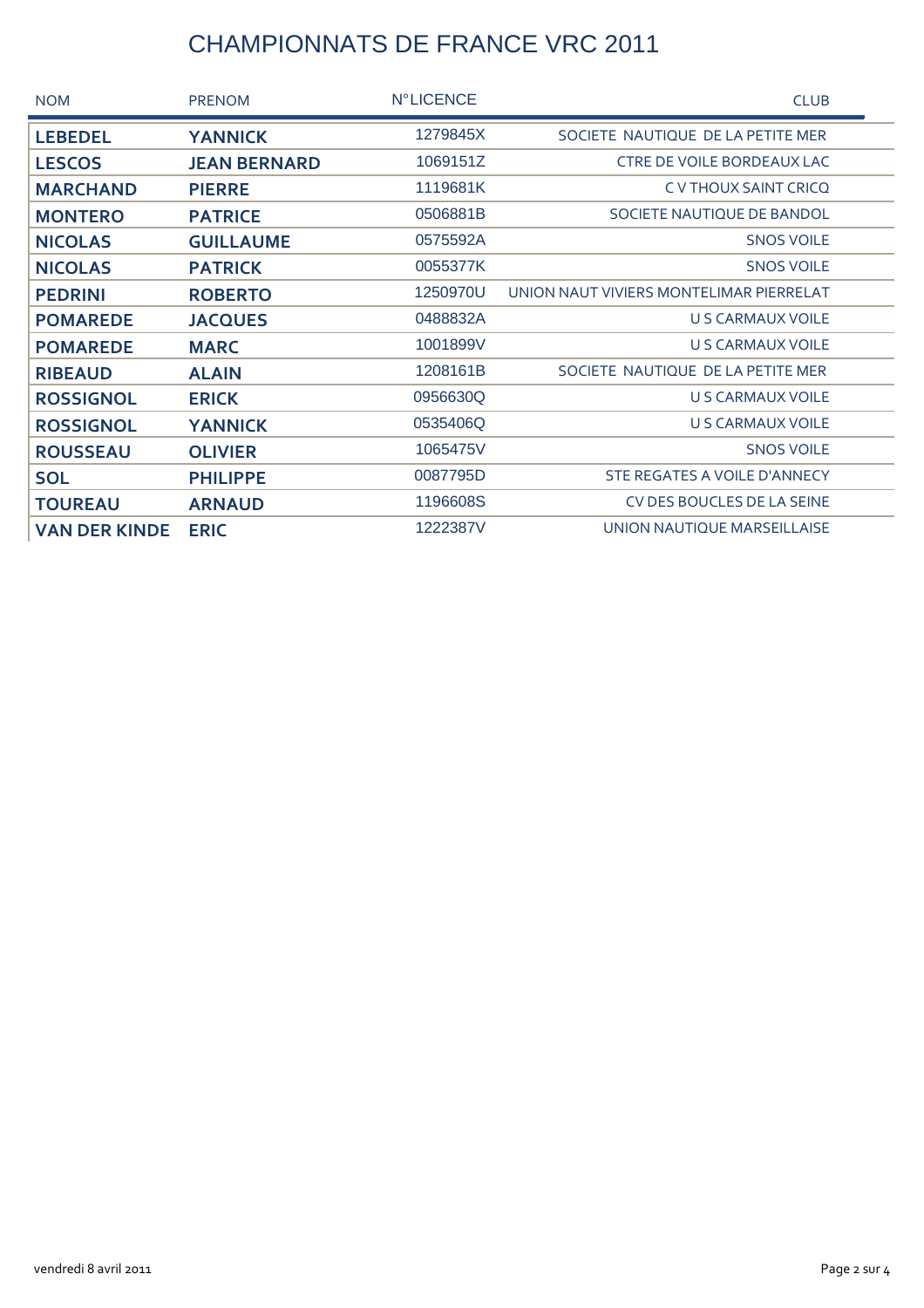| <b>NOM</b>          | <b>PRENOM</b>         | <b>N°LICENCE</b> | <b>CLUB</b>                             |
|---------------------|-----------------------|------------------|-----------------------------------------|
|                     |                       |                  |                                         |
| <b>CLASSE: CLM</b>  |                       | 55               |                                         |
| <b>ALAZIA</b>       | <b>MARC</b>           | 0816915D         | UNION NAUTIQUE MARSEILLAISE             |
| <b>ALBIGES</b>      | <b>MARC</b>           | 0458808A         | CLUB NAUTIQUE CANOE KAYAK VITROLLES     |
| <b>ALLARIA</b>      | <b>FRANCOIS</b>       | 1227555D         | MODELE Y C DE BISCHEIM                  |
| <b>BERNARD</b>      | <b>JEAN-LOUIS</b>     | 1126404N         | <b>U S CRETEIL VOILE</b>                |
| <b>BLANDIN</b>      | <b>JACQUES</b>        | 0453145B         | ASPTTNANTES                             |
| <b>BLONCE</b>       | <b>PAUL-HERVE</b>     | 1009682C         | <b>CN PLOERMELAIS</b>                   |
| <b>BOISNAULT</b>    | <b>CHRISTOPHE</b>     | 0000348N         | SOCIETE NAUTIQUE DE LA PETITE MER       |
| <b>BRES</b>         | <b>REMI</b>           | 0926415R         | SOCIETE NAUTIQUE DE LA PETITE MER       |
| <b>BRUN</b>         | <b>MICHEL</b>         | 0801220E         | L ENTENTE SPORTIVE DE RENAULT           |
| <b>CONORT</b>       | <b>STEPHANE</b>       | 0603859V         | <b>CN PLOERMELAIS</b>                   |
| <b>DA SILVA</b>     | <b>JEAN MICHEL</b>    | 0508709F         | SOCIETE NAUTIQUE DE LA PETITE MER       |
| <b>DARCY</b>        | <b>MICHEL</b>         | 0233715D         | C V ANNEVILLE S/SEINE                   |
| <b>DE VREGILLE</b>  | <b>CHRISTOPHE</b>     | 1299064S         | C V DE ST QUENTIN                       |
| <b>DENIS</b>        | <b>JEAN PAUL</b>      | 0039586L         | CLUB DE VOILE DE BOURG EN BRESSE        |
| <b>DI CRESCENZO</b> | <b>GILLES</b>         | 0788866L         | C V DE ST QUENTIN                       |
| <b>DOBAT</b>        | <b>CHARLES-HUGUES</b> | 1176173F         | STE REGATES A VOILE D'ANNECY            |
| <b>FABIANO</b>      | <b>LEONARD</b>        | 0225324N         | UNION NAUTIQUE MARSEILLAISE             |
| <b>FABRE</b>        | <b>ROBERT</b>         | 0857751R         | Y C DE LA POINTE ROUGE                  |
| <b>FERRE</b>        | <b>FREDERIC</b>       | 0422724N         | UNION NAUT VIVIERS MONTELIMAR PIERRELAT |
| <b>FERRE</b>        | <b>SOLVEIG</b>        | 1143882U         | UNION NAUT VIVIERS MONTELIMAR PIERRELAT |
| <b>GARO</b>         | <b>GERARD</b>         | 0577211M         | SOCIETE NAUTIQUE DE LA PETITE MER       |
| <b>GERBEAUD</b>     | <b>LAURENT</b>        | 0087363D         | UNION NATIONALE POUR LA COURSE AU LARGE |
| <b>GILANT</b>       | <b>JEAN-PIERRE</b>    | 0932352A         | L ENTENTE SPORTIVE DE RENAULT           |
| <b>GODEFROY</b>     | <b>HERVE</b>          | 0165769B         | UNION NAUT VIVIERS MONTELIMAR PIERRELAT |
| <b>GONNET</b>       | <b>PIERRE</b>         | 0431443V         | UNION NAUT VIVIERS MONTELIMAR PIERRELAT |
| <b>GOTTHOLD</b>     | <b>JEAN LUC</b>       | 0285540N         | A S P T T ORLEANS VOILE                 |
| <b>GUILLARD</b>     | <b>FRANCOIS</b>       | 1092733P         | <b>CN PLOERMELAIS</b>                   |
| <b>HAENEL</b>       | <b>ROLAND</b>         | 0343924E         | MODELE Y C DE BISCHEIM                  |
| <b>HARDOUIN</b>     | <b>PASCAL</b>         | 1201603V         | C V DE ST QUENTIN                       |
| <b>HEUZEY</b>       | <b>PHILIPPE</b>       | 1118678Q         | STE REGATES A VOILE D'ANNECY            |
| <b>JACQUET</b>      | <b>GUY</b>            | 0453929T         | SOCIETE NAUTIQUE DE LA CIOTAT           |
| <b>KOHLER</b>       | <b>DANIEL</b>         | 1118413P         | MODELE Y C DE BISCHEIM                  |
| <b>KUBIS</b>        | <b>GILDAS</b>         | 0539186C         | SPORT NAUTIQUE DE L'OUEST NANTES        |
| <b>LEBEDEL</b>      | <b>YANNICK</b>        | 1279845X         | SOCIETE NAUTIQUE DE LA PETITE MER       |
| <b>LEBON</b>        | <b>ALAIN</b>          | 0018377T         | A S P T T ORLEANS VOILE                 |
| <b>LEOTE</b>        | <b>CHRISTOPHE</b>     | 0600142Y         | A S COGEMA - SECTION NAUTISME           |
| <b>LETESSIER</b>    | <b>GILLES</b>         | 0490599R         | ARC EN CIEL                             |
| <b>MARCHAND</b>     | <b>PIERRE</b>         | 1119681K         | C V THOUX SAINT CRICQ                   |
| <b>MERLAUD</b>      | <b>BERNARD</b>        | 0635908E         | C N DE VIRY CHATILLON                   |